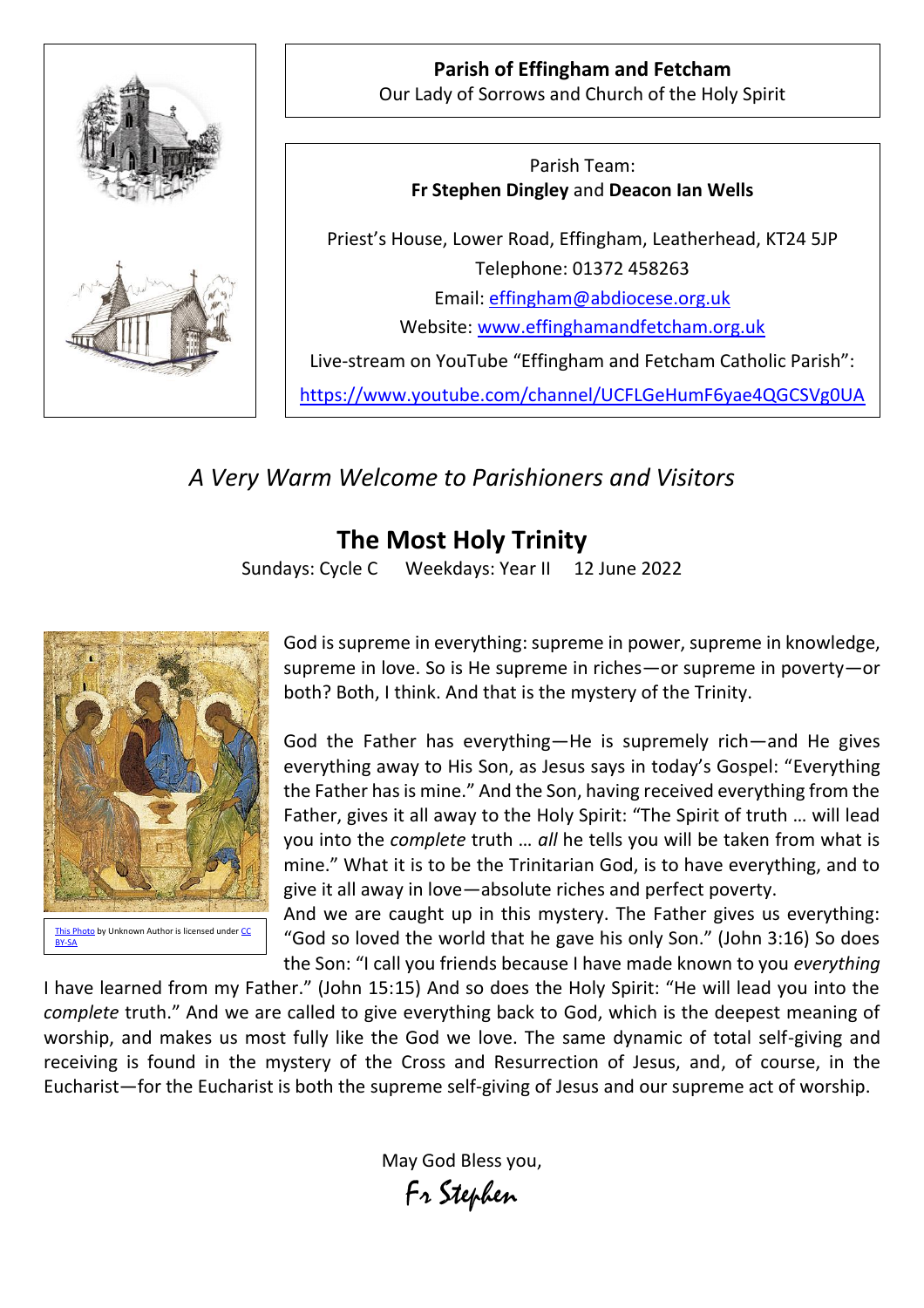# *This Week*

#### **First Holy Communion Children**

We congratulate the 10 FHC children following their FHC Mass. Please pray for them to grow in their faith and love of Jesus and for God's rich blessings on them and their families.



The parish would like to offer its warmest good wishes and congratulations to **Elsie Regnault**

oto by Unknown Author is licensed under <mark>CC BY</mark>

as she celebrates her 100<sup>th</sup> birthday this Thursday 16 June. The Saturday 10 am Mass on 18 June is for her intention and afterwards you are invited to birthday refreshments in the hall. Please do come if you can!

**Change to Mass this Week.** This Thursday 16 June at Noon at OLOS there is a **Memorial Mass for Pauline Farino**. All welcome. It will be the only Mass in the parish that day.



**SYCAMORE**, our New Evangelisation program, continues this week on Mon 13 June at 7.30 pm in St Alphege Hall. To catch up with previous sessions go to

<https://www.sycamore.fm/videos/>

**Devotions** – Devotional Prayers will be held on Saturdays at OLOS after the 10 am Mass (during Confessions). In June we will be saying the Litany of the Sacred Heart of Jesus. All welcome!

# **The Most Holy Body and Blood of Christ— Corpus Christi.** Next Sunday, 19 June, is the Feast of The Most Holy Body and Blood of Christ—Corpus Christi. We will mark the feast with Eucharistic Devotions at 3.00 pm at the church of the Holy Spirit, including Adoration, Eucharistic Procession and Benediction. Do

**Special Collection next week: Day for Life.** Please note, this collection is NOT GIFT AID-ABLE.

make a special effort to come along if you can.

# *Coming Soon*

# **Sunday 26 June – Parish Picnic & 10th World Meeting of Families**

*Only two weeks to go until our parish picnic!* 

#### **Picnic checklist:**

Please bring your own –

- Food and drink for you and your family
- Glasses, plates and cutlery
- Tables and chairs / picnic rug (some tables and chairs from the hall will also be available)
- Sun cream and umbrellas (you know what the English summer is like!)

Let's hope and pray for good weather too!



This year we combine our annual parish event with the World Meeting of Families. WMOF, which happens every three years, was created by

Pope St John Paul II to celebrate all the wonder of family life. To learn more: [Programme#WMOF22\(romefamily2022.com\)](https://eur02.safelinks.protection.outlook.com/?url=https%3A%2F%2Fwww.romefamily2022.com%2Fen%2Fprogramma%2F&data=05%7C01%7Ceffingham%40abdiocese.org.uk%7Ce94099a08c7c41ca56bb08da3379b12b%7C2bf5dbc217ef4efca1c9ab2dc4edefd0%7C0%7C0%7C637878894997229084%7CUnknown%7CTWFpbGZsb3d8eyJWIjoiMC4wLjAwMDAiLCJQIjoiV2luMzIiLCJBTiI6Ik1haWwiLCJXVCI6Mn0%3D%7C3000%7C%7C%7C&sdata=pdnaYpc%2B3LtusaM5sz6cSNaaDjG51WJ5v1t%2Bw%2FzuqW4%3D&reserved=0) Our celebration will be held at St Alphege Hall and garden from around 1pm, with some great activities for children, prayer stations, music,

#### *Next Week*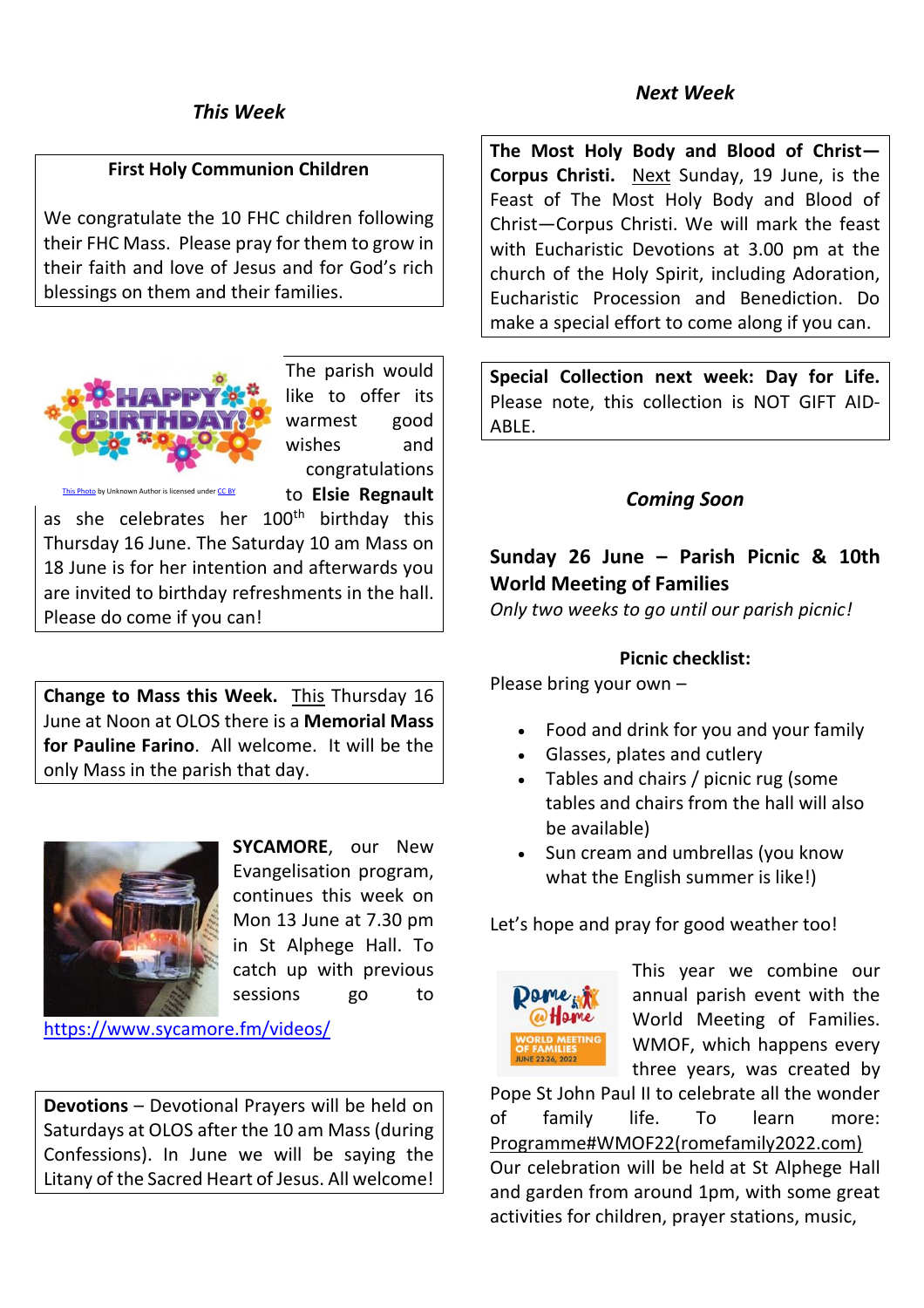picnic, and hopefully joining Pope Francis on the live-stream for a joint prayer. The day will be preceded by prayers for our parish families and intercessory prayer cards will be available for collection a few weeks before the event. As a family in Christ let us all gather to celebrate the joy, love, and glory that is the vocation of family life. For more information, please contact Kamila Smith on 075407 25233.

#### *General*

#### **Calling all Tigers, Seves and Lauras**



The parish is hosting a golf day at the Drift Golf Club on Sunday afternoon  $3<sup>rd</sup>$  July. The event is open to all parishioners and friends so if you are a golfer or know someone who needs an excuse to get their clubs out, please get involved. It should be a fun afternoon and an opportunity to meet some new people.

The aim is to pair people up into teams to add a little competitive edge. Prizes will be awarded to the best team on the day, the longest drive and nearest the pin.

We have a limited number of tee-off slots so please book early to avoid disappointment. If you would like to sign up or would like more information please contact Chris Tailby at [chris@tailby.net](mailto:chris@tailby.net) or Graham Paulson at [grahammpaulson@gmail.com](mailto:grahammpaulson@gmail.com) .



**Supporting the People of Ukraine**. For information from our diocese on offering accommodation to Ukrainian refugees, how to donate, and some prayers, click on:

[https://www.abdiocese.org.uk/news/how-can](https://www.abdiocese.org.uk/news/how-can-our-community-and-parishes-can-help-the-people-of-ukraine)[our-community-and-parishes-can-help-the](https://www.abdiocese.org.uk/news/how-can-our-community-and-parishes-can-help-the-people-of-ukraine)[people-of-ukraine](https://www.abdiocese.org.uk/news/how-can-our-community-and-parishes-can-help-the-people-of-ukraine)

## **Recent 2nd Collections raised:**

- \* Education of Future Priests £704.95
- \* Missionary Endeavour £476.90 Thank you for your generosity.

**Food donations** for those needing support can always be left in the box in the porch of each church, for onward distribution. Many thanks.



[This Photo](https://www.flickr.com/photos/paullew/3600731119) by Unknown Author is licensed under [CC BY-NC-ND](https://creativecommons.org/licenses/by-nc-nd/3.0/)

| Please pray for all those in our Parish who are |                         |  |
|-------------------------------------------------|-------------------------|--|
| sick:                                           |                         |  |
| <b>Marie Bliss</b>                              | Janet Morgan            |  |
| <b>Michael Boultard</b>                         | Jim Morgan              |  |
| Sue Brackenbury                                 | Paddy Payne             |  |
| <b>Christopher Browne</b>                       | <b>Maureen Rennison</b> |  |
| Amy Chapman                                     | Piers Ripley-Duggan     |  |
| Maggi Cooke                                     | <b>Allison Roberts</b>  |  |
| John Donovan                                    | Jean Rowlandson         |  |
| Mary Doran                                      | Karen Silver            |  |
| Mary Hefford                                    | Jenny Smith             |  |
| Derek Knott                                     | <b>Pat Turton</b>       |  |
| Tessa Knott                                     | <b>Simon Turton</b>     |  |
| Gillian Lake                                    | Andrea Vaughan          |  |
| Noreen Landers                                  | Alf Wiggins             |  |
| Joanna Mills                                    |                         |  |